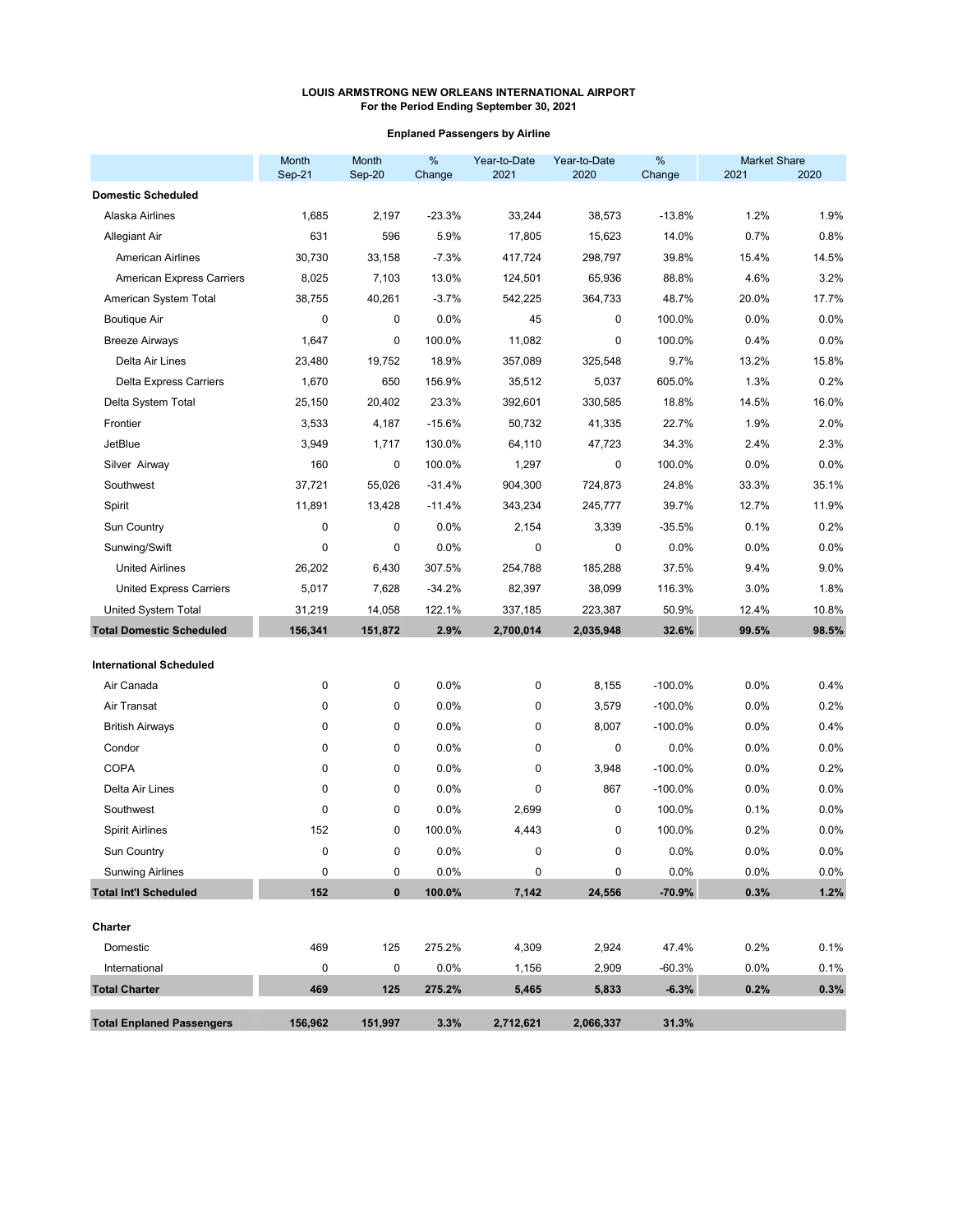# **Deplaned Passengers by Airline**

|                                  | Month<br>Sep-21 | Month<br>Sep-20 | $\%$<br>Change | Year-to-Date<br>2021 | Year-to-Date<br>2020 | %<br>Change | <b>Market Share</b><br>2021 | 2020    |
|----------------------------------|-----------------|-----------------|----------------|----------------------|----------------------|-------------|-----------------------------|---------|
| <b>Domestic Scheduled</b>        |                 |                 |                |                      |                      |             |                             |         |
| Alaska Airlines                  | 2,512           | 2,394           | 4.9%           | 32,416               | 39,160               | $-17.2%$    | 1.2%                        | 1.9%    |
| Allegiant Air                    | 789             | 613             | 28.7%          | 17,996               | 15,707               | 14.6%       | 0.7%                        | 0.8%    |
| <b>American Airlines</b>         | 34,076          | 34,158          | $-0.2%$        | 420,188              | 293,491              | 43.2%       | 15.3%                       | 14.4%   |
| <b>American Express Carriers</b> | 9,110           | 6,649           | 37.0%          | 124,029              | 63,751               | 94.6%       | 4.5%                        | 3.1%    |
| American System Total            | 43,186          | 40,807          | 5.8%           | 544,217              | 357,242              | 52.3%       | 19.8%                       | 17.5%   |
| <b>Boutique Air</b>              | 0               | 0               | 0.0%           | 100                  | 0                    | 100.0%      | $0.0\%$                     | 0.0%    |
| <b>Breeze Airways</b>            | 2,288           | 0               | 100.0%         | 11,729               | 0                    | 100.0%      | 0.4%                        | 0.0%    |
| Delta Air Lines                  | 26,597          | 19,721          | 34.9%          | 361,423              | 328,043              | 10.2%       | 13.2%                       | 16.1%   |
| <b>Delta Express Carriers</b>    | 1,872           | 709             | 164.0%         | 35,941               | 5,065                | 609.6%      | 1.3%                        | 0.2%    |
| Delta System Total               | 28,469          | 20,430          | 39.3%          | 397,364              | 333,108              | 19.3%       | 14.5%                       | 16.3%   |
| Frontier                         | 3,933           | 3,877           | 1.4%           | 51,298               | 40,306               | 27.3%       | 1.9%                        | 2.0%    |
| <b>JetBlue</b>                   | 5,509           | 1,633           | 237.4%         | 64,916               | 47,521               | 36.6%       | 2.4%                        | 2.3%    |
| <b>Silver Airway</b>             | 189             | 0               | 100.0%         | 1,484                | 0                    | 100.0%      | 0.1%                        | 0.0%    |
| Southwest                        | 40,615          | 54,332          | $-25.2%$       | 903,174              | 715,826              | 26.2%       | 32.9%                       | 35.0%   |
| Spirit                           | 13,614          | 15,001          | $-9.2%$        | 356,301              | 245,323              | 45.2%       | 13.0%                       | 12.0%   |
| Sun Country                      | $\mathbf 0$     | 0               | 0.0%           | 2,080                | 3,271                | $-36.4%$    | 0.1%                        | 0.2%    |
| Sunwing/Swift                    | 0               | 0               | 0.0%           | 0                    | 0                    | 0.0%        | 0.0%                        | 0.0%    |
| <b>United Airlines</b>           | 31,261          | 5,976           | 423.1%         | 266,404              | 181,323              | 46.9%       | 9.7%                        | 8.9%    |
| <b>United Express Carriers</b>   | 4,445           | 7,341           | $-39.4%$       | 82,210               | 36,345               | 126.2%      | 3.0%                        | 1.8%    |
| United System Total              | 35,706          | 13,317          | 168.1%         | 348,614              | 217,668              | 60.2%       | 12.7%                       | 10.7%   |
| <b>Total Domestic Scheduled</b>  | 176,810         | 152,404         | 16.0%          | 2,731,689            | 2,015,132            | 35.6%       | 99.5%                       | 98.6%   |
| <b>International Scheduled</b>   |                 |                 |                |                      |                      |             |                             |         |
| Air Canada                       | $\mathbf 0$     | 0               | 0.0%           | 0                    | 7,424                | $-100.0\%$  | 0.0%                        | 0.4%    |
| Air Transat                      | $\mathbf{0}$    | 0               | 0.0%           | 0                    | 3,363                | $-100.0%$   | 0.0%                        | 0.2%    |
| <b>British Airways</b>           | $\mathbf 0$     | 0               | 0.0%           | 0                    | 8,774                | $-100.0%$   | 0.0%                        | 0.4%    |
| Condor                           | 0               | 0               | 0.0%           | 0                    | 0                    | 0.0%        | 0.0%                        | 0.0%    |
| COPA                             | 0               | 0               | 0.0%           | 0                    | 3,978                | $-100.0\%$  | 0.0%                        | 0.2%    |
| Delta Air Lines                  | 0               | 0               | 0.0%           | 191                  | 981                  | $-80.5%$    | 0.0%                        | 0.0%    |
| Southwest                        | 191             | 0               | 100.0%         | 2,632                | 0                    | 100.0%      | 0.1%                        | 0.0%    |
| Spirit Airlines                  | 0               | 0               | 0.0%           | 5,339                | 0                    | 100.0%      | 0.2%                        | 0.0%    |
| Sun Country                      | 0               | 0               | 0.0%           |                      | 0                    | 0.0%        | 0.0%                        | 0.0%    |
| <b>Sunwing Airlines</b>          | $\mathbf 0$     | 0               | 0.0%           | 0                    | 0                    | 0.0%        | 0.0%                        | $0.0\%$ |
| <b>Total Int'l Scheduled</b>     | 191             | $\pmb{0}$       | 100.0%         | 8,162                | 24,520               | $-66.7%$    | 0.3%                        | 1.2%    |
| Charter                          |                 |                 |                |                      |                      |             |                             |         |
| Domestic                         | 365             | 125             | 192.0%         | 3,958                | 3,104                | 27.5%       | 0.1%                        | 0.2%    |
| International                    | 0               | 0               | 0.0%           | 1,154                | 391                  | 195.1%      | 0.0%                        | 0.0%    |
| <b>Total Charter</b>             | 365             | 125             | 192.0%         | 5,112                | 3,495                | 46.3%       | 0.2%                        | 0.2%    |
| <b>Total Deplaned Passengers</b> | 177,366         | 152,529         | 16.3%          | 2,744,963            | 2,043,147            | 34.3%       |                             |         |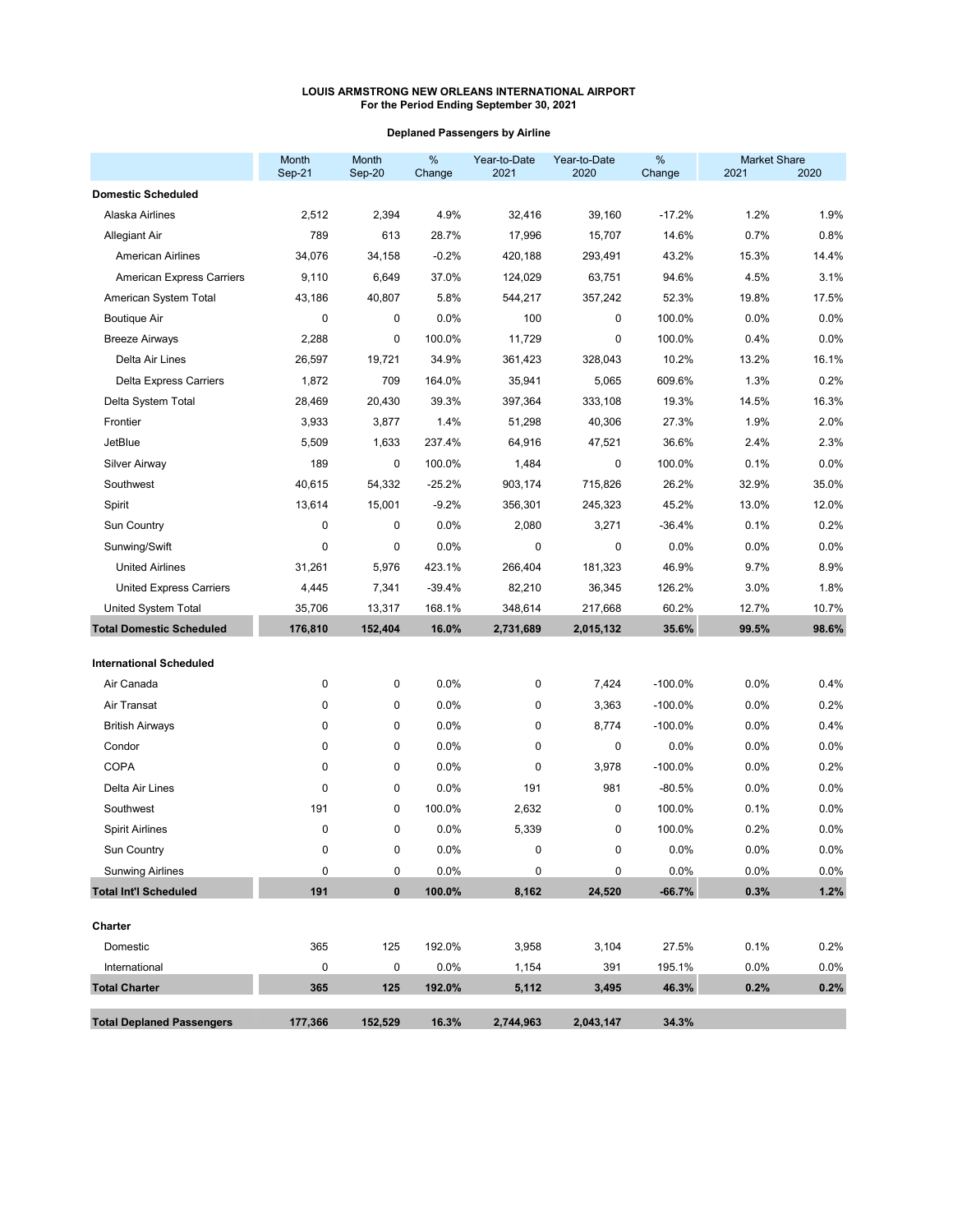# **Freight and Mail Activity (Enplaned & Deplaned Combined)**

|                                         | Month<br>Sep-21 | Month<br>Sep-20 | %<br>Change | Year-to-Date<br>2021 | Year-to-Date<br>2020 | %<br>Change | <b>Market Share</b><br>2021 | 2020  |
|-----------------------------------------|-----------------|-----------------|-------------|----------------------|----------------------|-------------|-----------------------------|-------|
| Domestic Freight & Mail                 |                 |                 |             |                      |                      |             |                             |       |
| Alaska Airlines                         | 1,422           | 10,762          | $-86.8%$    | 82,845               | 99,112               | $-16.4%$    | 0.1%                        | 0.1%  |
| <b>American Airlines</b>                | 5,184           | 66,025          | $-92.1%$    | 793,430              | 722,324              | 9.8%        | 0.8%                        | 0.7%  |
| American Express Carriers               | 579             | 955             | $-39.4%$    | 13,069               | 9,921                | 31.7%       | 0.0%                        | 0.0%  |
| <b>Boutique Air</b>                     | $\mathbf{0}$    | 0               | 0.0%        | $\mathbf 0$          | 0                    | 0.0%        | 0.0%                        | 0.0%  |
| <b>Breeze Airways</b>                   | $\mathbf 0$     | 0               | 0.0%        | $\mathbf 0$          | 0                    | 0.0%        | 0.0%                        | 0.0%  |
| Delta Air Lines                         | 24,573          | 346,216         | $-92.9%$    | 2,089,812            | 1,765,576            | 18.4%       | 2.0%                        | 1.8%  |
| <b>Delta Express Carriers</b>           | $\mathbf{0}$    | 213             | $-100.0%$   | 108,817              | 4,698                | 2216.2%     | 0.1%                        | 0.0%  |
| Frontier                                | $\mathbf 0$     | 0               | 0.0%        | $\pmb{0}$            | 0                    | 0.0%        | 0.0%                        | 0.0%  |
| <b>Silver Airway</b>                    | $\mathbf{0}$    | 0               | 0.0%        | 0                    | 0                    | 0.0%        | 0.0%                        | 0.0%  |
| <b>Southwest Airlines</b>               | 58,014          | 408,707         | $-85.8%$    | 5,250,131            | 5,179,763            | 1.4%        | 5.1%                        | 5.3%  |
| Sun Country                             | $\mathbf 0$     | 0               | 0.0%        | 7,682,026            | 0                    | 100.0%      | 7.4%                        | 0.0%  |
| <b>Sunwing Airlines</b>                 | $\mathbf{0}$    | 0               | 0.0%        | $\mathbf 0$          | 8,256                | $-100.0%$   | 0.0%                        | 0.0%  |
| <b>United Airlines</b>                  | 34,470          | 56,627          | $-39.1%$    | 719,354              | 555,397              | 29.5%       | 0.7%                        | 0.6%  |
| <b>Atlantic Aviation</b>                | $\mathbf{0}$    | 0               | 0.0%        | 43,200               | 39,600               | 9.1%        | 0.0%                        | 0.0%  |
| Ameriflight                             | 152             | 0               | 100.0%      | 752                  | 8,400                | $-91.0%$    | 0.0%                        | 0.0%  |
| Nola Aviation                           | $\mathbf 0$     | 0               | 0.0%        | 4,500                | 0                    | 100.0%      | 0.0%                        | 0.0%  |
| Signature                               | $\mathbf 0$     | 0               | 0.0%        | 102,187              | 0                    | 100.0%      | 0.1%                        | 0.0%  |
| DHL                                     | 397,611         | 611,769         | $-35.0%$    | 4,329,001            | 5,629,431            | $-23.1%$    | 4.2%                        | 5.8%  |
| <b>Federal Express</b>                  | 3,094,325       | 6,694,425       | $-53.8%$    | 54,514,228           | 61,883,934           | $-11.9%$    | 52.8%                       | 63.8% |
| <b>UPS</b>                              | 1,612,495       | 2,459,519       | $-34.4%$    | 27,360,283           | 20,260,526           | 35.0%       | 26.5%                       | 20.9% |
| <b>Total Domestic</b>                   | 5,228,825       | 10,655,218      | $-50.9%$    | 103,093,635          | 96,166,938           | 7.2%        | 99.9%                       | 99.1% |
| <b>International Freight &amp; Mail</b> |                 |                 |             |                      |                      |             |                             |       |
| <b>British Airways</b>                  | $\mathbf 0$     | 0               | 0.0%        | $\mathbf 0$          | 632543               | $-100.0%$   | 0.0%                        | 0.7%  |
| Condor                                  | $\mathbf 0$     | 0               | 0.0%        | 0                    | 0                    | 0.0%        | 0.0%                        | 0.0%  |
| <b>COPA</b>                             | $\mathbf{0}$    | 0               | 0.0%        | $\mathbf 0$          | 0                    | 0.0%        | 0.0%                        | 0.0%  |
| Atlantic                                | $\mathbf{0}$    | 0               | 0.0%        | $\mathbf 0$          | 0                    | 0.0%        | 0.0%                        | 0.0%  |
| <b>NOLA Aviation</b>                    | $\mathbf{0}$    | 0               | 0.0%        | $\mathbf 0$          | 0                    | 0.0%        | 0.0%                        | 0.0%  |
| Signature                               | $\mathbf 0$     | 66,000          | $-100.0%$   | 0                    | 66,000               | $-100.0%$   | 0.0%                        | 0.1%  |
| <b>Federal Express</b>                  | $\mathbf 0$     | 896             | $-100.0%$   | 26503                | 8228                 | 222.1%      | 0.0%                        | 0.0%  |
| <b>UPS</b>                              | 732             | 13172           | $-94.4%$    | 34573                | 120944               | $-71.4%$    | 0.0%                        | 0.1%  |
| <b>Total International</b>              | 732             | 80,068          | $-99.1%$    | 61,076               | 827,715              | $-92.6%$    | 0.1%                        | 0.9%  |
| <b>Total Freight and Mail</b>           | 5,229,557       | 10,735,286      | $-51.3%$    | 103,154,711          | 96,994,653           | 6.4%        |                             |       |
| <b>Total in Metric Tones</b>            | 2,371.60        | 4,868.45        |             | 46,780.66            | 43,987.08            |             |                             |       |

# **Summary of Air Freight and Mail (lbs.)**

| 0.8%  |
|-------|
| 0.1%  |
| 59.6% |
| 39.5% |
|       |
|       |

Note: All freight and express on international waybills is reported C International even if on domestic flights.